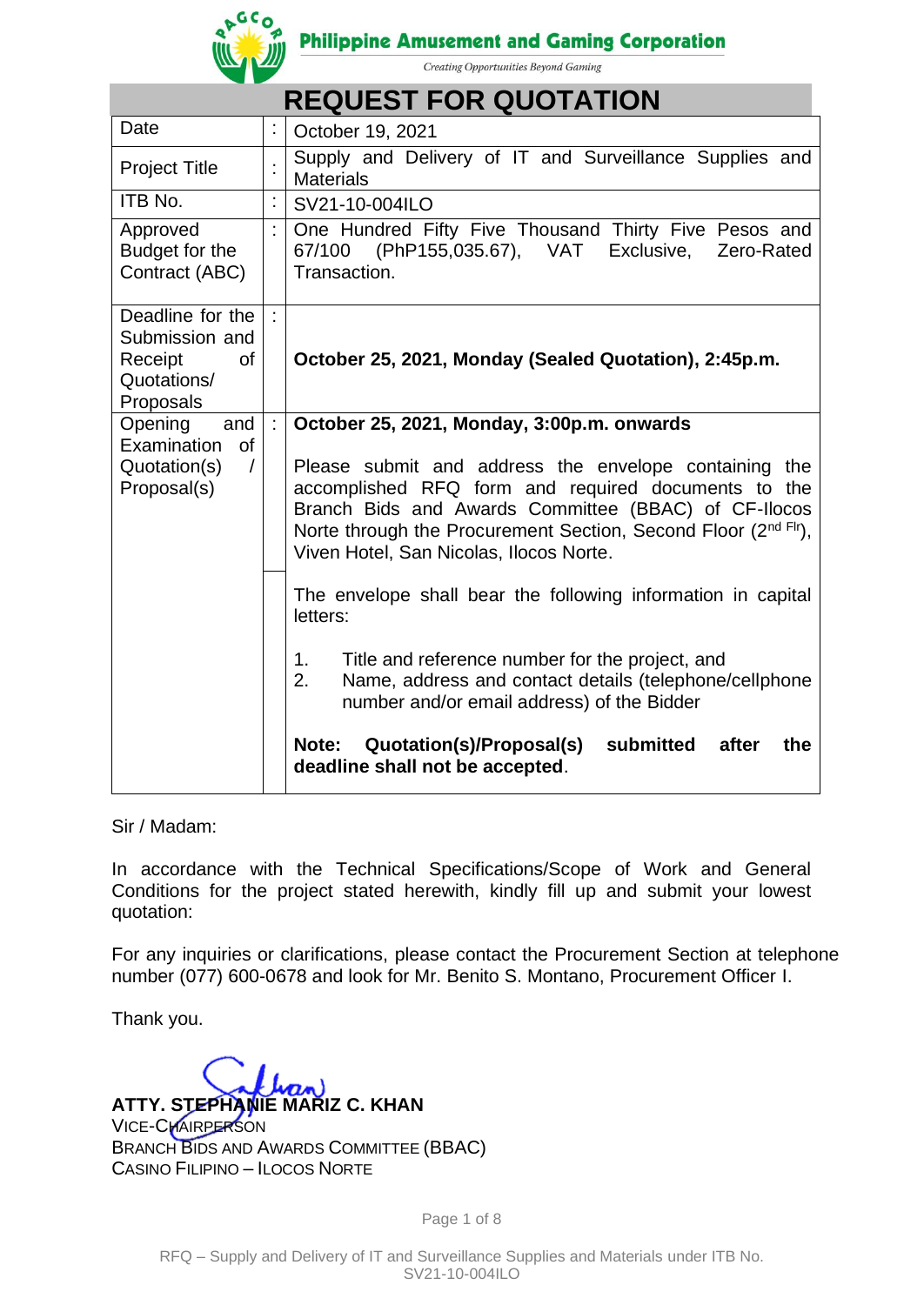Dear Ms. Khan:

In accordance with your request, following is our quotation for your requirement:

## **I. TECHNICAL SPECIFICATIONS / SCOPE OF WORK AND GENERAL CONDITIONS OF THE PROJECT**

|                            | <b>Description / Scope of Work</b>                                                                                                                                           | <b>Offered Technical</b><br><b>Proposal</b><br>Please fill up each<br>column with<br>either: "Comply"<br>or "Not Comply.<br><b>Bidder should</b><br>likewise indicate<br>the "Brand", if<br>any. |
|----------------------------|------------------------------------------------------------------------------------------------------------------------------------------------------------------------------|--------------------------------------------------------------------------------------------------------------------------------------------------------------------------------------------------|
|                            | Supply and Delivery of IT and Surveillance Supplies and Materials                                                                                                            |                                                                                                                                                                                                  |
|                            | <b>TECHNICAL SPECIFICATIONS:</b>                                                                                                                                             |                                                                                                                                                                                                  |
| 1 SPL                      | Cable<br>Data, UTP Category 6<br>$\bullet$                                                                                                                                   |                                                                                                                                                                                                  |
| 6 PCS                      | <b>Internal Hard Disk</b><br>2TB SATA<br>$\bullet$                                                                                                                           |                                                                                                                                                                                                  |
| 3 PCS                      | Cable<br><b>HDMI</b> to Mini HDMI<br>$\bullet$                                                                                                                               |                                                                                                                                                                                                  |
| <b>50 PCS</b>              | Connector<br>RJ45 connector pass through with boots for<br>Category 6                                                                                                        |                                                                                                                                                                                                  |
| 3 PCS                      | Printer Head (EPSON L220/L360/L120)<br>For Existing Unit<br>5760x1440 dpi, Dark Nozzle<br>Configuration: 180, Shading Nozzle<br>$\bullet$<br>Configuration: 59 per shading   |                                                                                                                                                                                                  |
| 36 UNIT                    | Uninterruptible Power Supply<br>600 VA                                                                                                                                       |                                                                                                                                                                                                  |
| 3 PCS                      | Memory, USB Flash Drive<br>1 TB                                                                                                                                              |                                                                                                                                                                                                  |
| 3 PCS                      | Memory, USB Flash Drive<br>64 GB<br>$\bullet$                                                                                                                                |                                                                                                                                                                                                  |
| 6 PCS                      | Cable<br><b>BNC Connector to VGA (5 Meters)</b>                                                                                                                              |                                                                                                                                                                                                  |
| <b>GENERAL CONDITIONS:</b> |                                                                                                                                                                              |                                                                                                                                                                                                  |
|                            | 1. The <b>SUPPLIER</b> must have the mandatory government<br>license/permit to operate.                                                                                      |                                                                                                                                                                                                  |
| the items.                 | 2. The SUPPLIER, upon payment by PAGCOR, must issue the<br>required official receipt and must issue DR/SI upon delivery of                                                   |                                                                                                                                                                                                  |
|                            | 3. The <b>SUPPLIER</b> must be able to meet the demands of the<br>branch in connection with the item description/specification in<br>accordance with the standard of PAGCOR. |                                                                                                                                                                                                  |

Page 2 of 8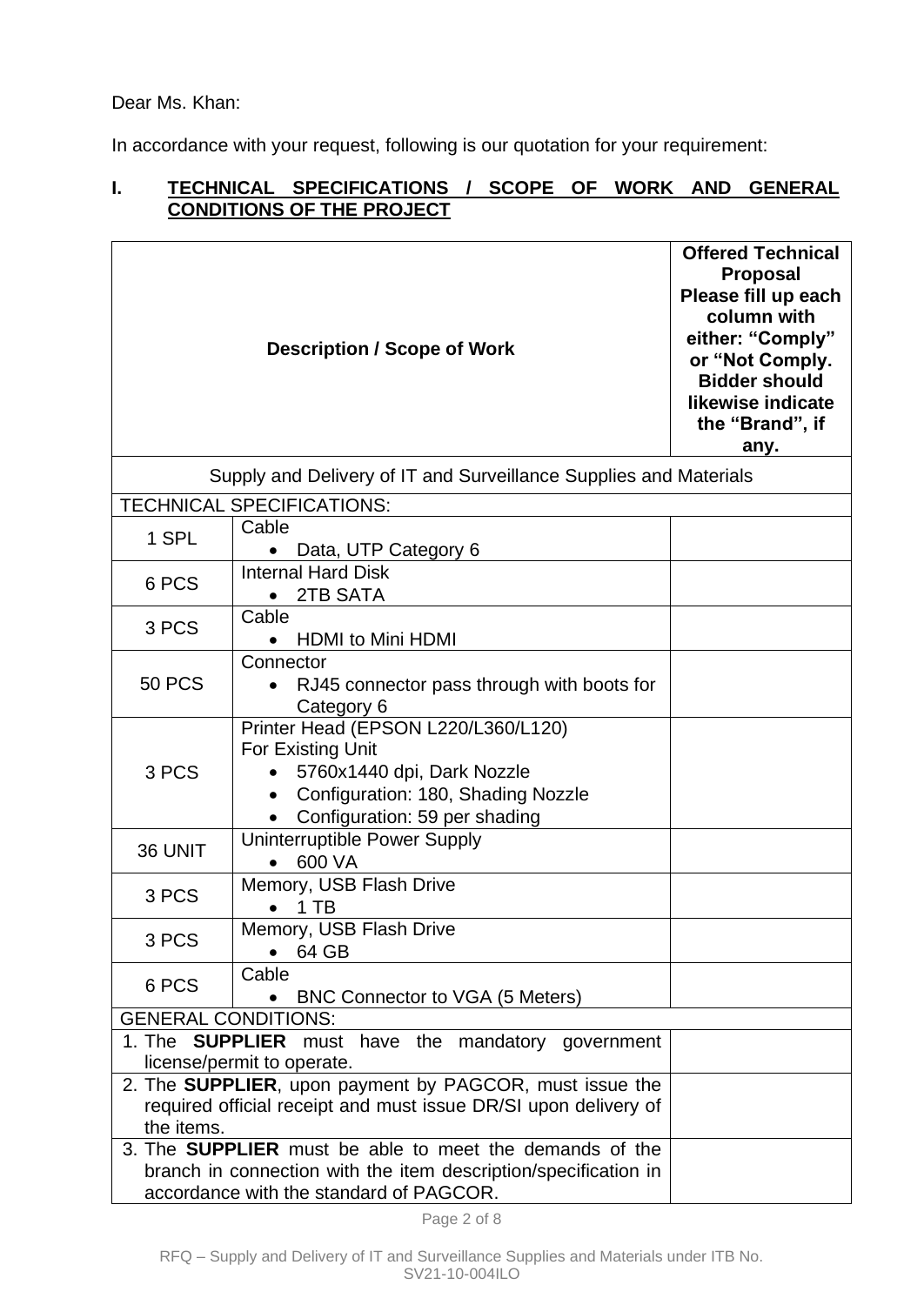|                                                                 | 4. The <b>SUPPLIER</b> , in case there is apparent damage during |  |  |
|-----------------------------------------------------------------|------------------------------------------------------------------|--|--|
| checking/delivery, the Supplier shall replace a new one in lieu |                                                                  |  |  |
| of the damage item within one (1) day upon receipt of notice.   |                                                                  |  |  |
|                                                                 | 5. The <b>SUPPLIER</b> must set reasonable rates to PAGCOR.      |  |  |
| <b>Delivery</b>                                                 | Within fifteen (15) calendar days upon receipt of                |  |  |
| Period:                                                         | Notice to Proceed.                                               |  |  |
| <b>Delivery</b>                                                 | Casino Filipino - Ilocos Norte, Second Floor (2nd                |  |  |
| Place:                                                          | fir), Viven Hotel, San Nicolas, Ilocos Norte.                    |  |  |

# **II. FINANCIAL QUOTATION:**

| <b>Quantity</b> | <b>Description</b>                                                                                                                                                                                   | <b>Unit Cost</b>                                                                                                                                                                                                                   | <b>Total Cost</b><br>(VAT-Exclusive,<br><b>Zero-Rated</b><br><b>Transaction)</b> |
|-----------------|------------------------------------------------------------------------------------------------------------------------------------------------------------------------------------------------------|------------------------------------------------------------------------------------------------------------------------------------------------------------------------------------------------------------------------------------|----------------------------------------------------------------------------------|
| 1 SPL           | Cable<br>• Data, UTP Category 6                                                                                                                                                                      | PhP                                                                                                                                                                                                                                |                                                                                  |
| 6 PCS           | <b>Internal Hard Disk</b><br>• 2TB SATA                                                                                                                                                              |                                                                                                                                                                                                                                    |                                                                                  |
| 3 PCS           | Cable<br>• HDMI to Mini HDMI                                                                                                                                                                         |                                                                                                                                                                                                                                    |                                                                                  |
| <b>50 PCS</b>   | Connector<br>$\bullet$ RJ45<br>connector pass<br>through with boots<br>for<br>Category 6                                                                                                             |                                                                                                                                                                                                                                    | <b>PhP</b>                                                                       |
| 3 PCS           | <b>Printer Head</b><br>(EPSON L220/L360/L120)<br>For Existing Unit<br>• 5760x1440 dpi, Dark<br><b>Nozzle</b><br>• Configuration: 180, Shading<br><b>Nozzle</b><br>• Configuration: 59 per<br>shading |                                                                                                                                                                                                                                    |                                                                                  |
| 36 UNIT         | Uninterruptible Power Supply<br>$\bullet$ 600 VA                                                                                                                                                     | <b>PhP</b>                                                                                                                                                                                                                         |                                                                                  |
| 3 PCS           | Memory, USB Flash Drive<br>$\bullet$ 1 TB                                                                                                                                                            | <b>PhP</b> and the state of the state of the state of the state of the state of the state of the state of the state of the state of the state of the state of the state of the state of the state of the state of the state of the | PhP_____________                                                                 |
| 3 PCS           | Memory, USB Flash Drive<br>$\bullet$ 64 GB                                                                                                                                                           | PhP ______________                                                                                                                                                                                                                 | <b>PhP_____________</b>                                                          |
| 6 PCS           | Cable<br>• BNC Connector to VGA<br>(5 Meters)                                                                                                                                                        | <b>PhP Example 2</b>                                                                                                                                                                                                               |                                                                                  |
|                 | <b>GRAND TOTAL</b><br><b>COST</b><br><b>VAT Exclusive, Zero</b><br><b>Rated Transaction</b>                                                                                                          | (Note: Please state amount in words and in figures)                                                                                                                                                                                |                                                                                  |

# **NOTES:**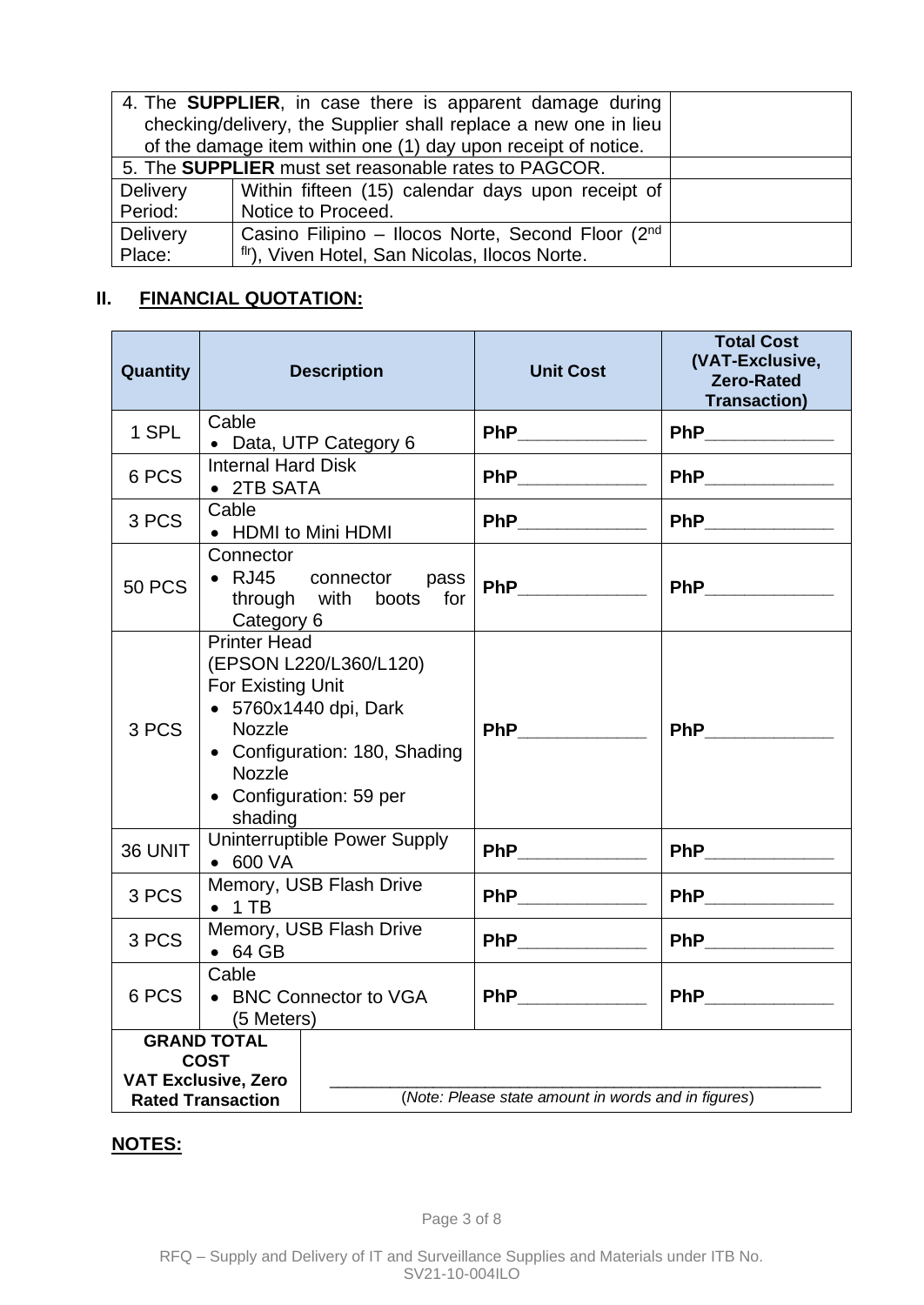- 1. The quotations (unit and total prices) shall be rounded off up to two (2) decimal places.
- 2. Quotations must be gross of all applicable taxes and VAT-exclusive, zero rated transactions.

| <b>VALIDITY OF OFFER:</b> | Ninety (90) calendar days from the date of opening                                                                |
|---------------------------|-------------------------------------------------------------------------------------------------------------------|
| <b>PAYMENT SCHEDULE:</b>  | of quotations<br>Payment shall be based on actual delivery and<br>upon issuance of the Certificate of Acceptance. |

### **Additional Requirements:**

Bidders have the option to submit the following documents, together with the quotation, on the deadline for the Submission and Receipt of Quotations/Proposal or at the latest within three (3) calendar days from the determination of the bidder having the Lowest / Single Calculated Quotation and receipt of the BBAC notice relative thereto:

- 1. Registration Certificate from the Department of Trade and Industry (DTI) for sole proprietors, Registration Certificate from the Securities and Exchange Commission (SEC) for corporations, partnerships or joint ventures or Registration Certificate from the Cooperative Development Authority (CDA);
- 2. Valid Mayor's Permit issued by the city or municipality where the principal place of business of the bidder is located or Official Receipt as proof of payment for renewal;
- 3. Philippine Government Electronic Procurement System (PhilGEPS) Registration Number;
- 4. Latest Business Tax Returns **-** VAT or Percentage Tax filed and paid covering the previous six (6) months before the date of the Submission, Receipt, Opening and Preliminary Examination of Bids.
- 5. Original Notarized Omnibus Sworn Statement using the form prescribed in Annex A hereof for projects:
	- ❖ *The Omnibus Sworn Statement shall be supported by an attached document showing proof of authorization, e.g., duly notarized Secretary's Certificate issued by the corporation or the members of the joint venture or a Special Power of Attorney (SPA) in case of sole proprietorships for situations where the signatory is not the sole proprietor/owner.*

### **NOTES:**

Bidders shall submit their quotations through their duly authorized representatives using this form only. This form must be completed without any alterations to their format and no substitute form shall be accepted. All parameters shall be filled in with the correct and accurate information as required.

- 1. Quotation(s)/Proposal(s) submitted exceeding the Approved Budget for the Contract shall be rejected.
- 2. The prices quoted are to be paid in Philippine Currency.
- 3. All prices quoted are **INCLUSIVE** of all applicable duties, government permits, fees, and other charges relative to the acquisition and delivery of items to PAGCOR, but **VAT-Exclusive, Zero-Rated Transaction**.

Page 4 of 8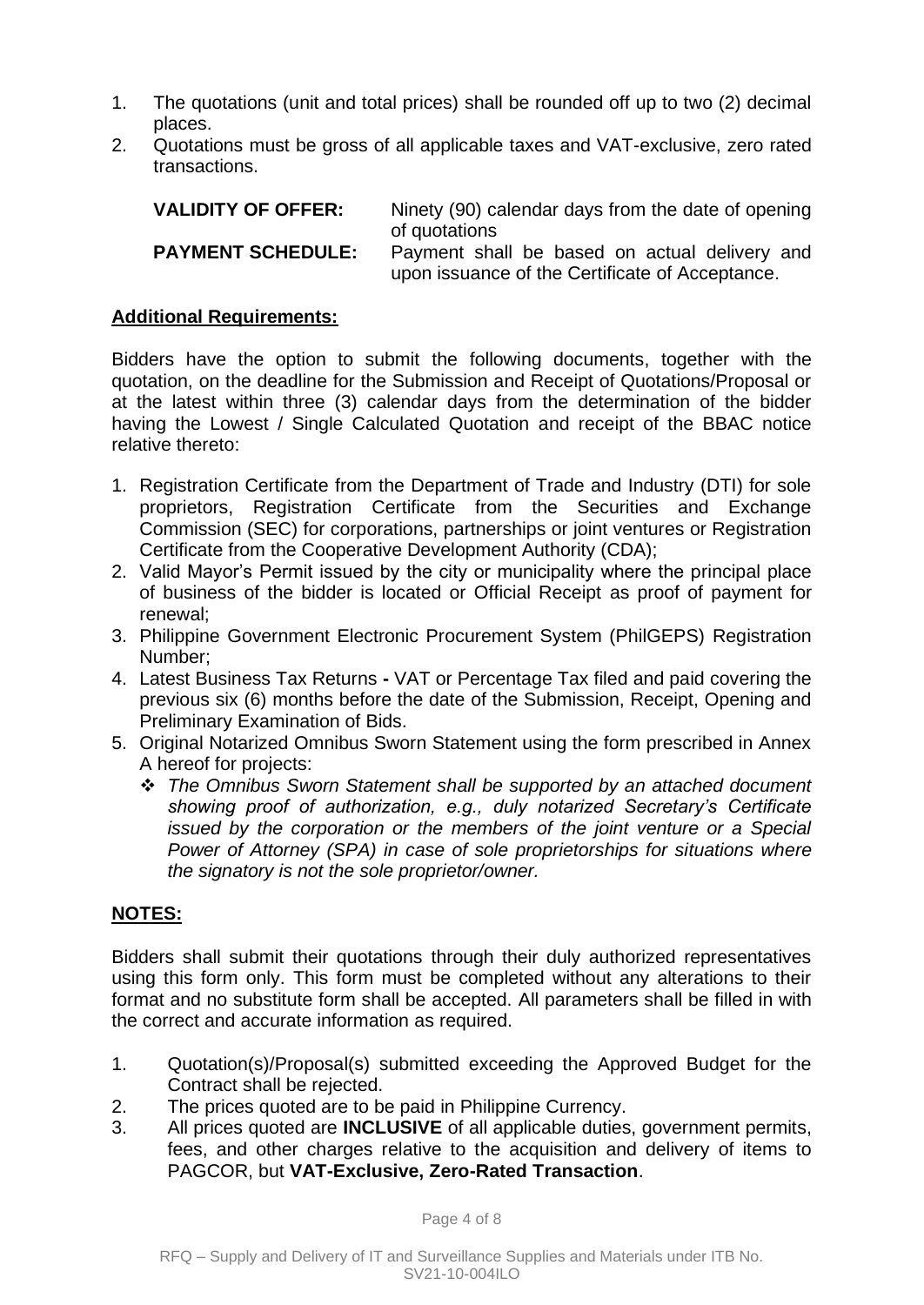- 4. For the purpose of standardization of quotations/proposals, this RFQ Form will prevail over all kinds and forms of quotation. In case of price discrepancy over the amounts in words and in figures, the amount in words will prevail.
- 5. Any interlineations, erasures or overwriting shall be valid only if they are signed or initiated by you or any of your duly authorized representative/s.
- 6. PAGCOR shall have the right to inspect and/or to test the goods to confirm their conformity to the technical specifications.
- 7. Award of contract shall be made in favor of the supplier or contractor having the Single or Lowest Calculated Responsive Quotation, which complies with the minimum technical specifications and other terms and conditions stated herein.
- 8. The supplier/contractor/consultant agrees to pay a penalty of one-tenth of one percent (1/10 of 1%) of the corresponding contract price for each day of delay, including non-working days (i.e. Saturday and Sunday), legal holidays or special non-working holidays. PAGCOR shall rescind the contract once the cumulative amount of liquidated damages reaches ten percent (10%) of the amount of the contract, without prejudice to other courses of action and remedies open to it.
- 9. Other terms and conditions are stipulated in the attached Annex "A" of the Purchase Order.

## **BIDDER'S COMMITMENT:**

We hereby agree and bind ourselves to the terms and conditions herein specified, to the manner of procurement and evaluation set up by the BBAC, to the provisions of the attached Annex A (Terms and Conditions) of the Purchase Order and to the rules and regulations of the Government and PAGCOR.

Very truly yours,

\_\_\_\_\_\_\_\_\_\_\_\_\_\_\_\_\_\_\_\_\_\_\_\_\_\_\_\_ Signature over Printed Name Date: \_\_\_\_\_\_\_\_\_\_\_\_\_\_\_\_\_\_\_\_\_\_\_\_  $TIN:$ Position:

\_\_\_\_\_\_\_\_\_\_\_\_\_\_\_\_\_\_\_\_\_\_\_\_\_\_\_\_\_ Company Represented:

\_\_\_\_\_\_\_\_\_\_\_\_\_\_\_\_\_\_\_\_\_\_\_\_\_\_\_\_\_  $TIN:$ 

Address / Tel. No. / Fax No. \_\_\_\_\_\_\_\_\_\_\_\_\_\_\_\_\_\_\_\_\_\_\_\_\_\_\_\_\_

\_\_\_\_\_\_\_\_\_\_\_\_\_\_\_\_\_\_\_\_\_\_\_\_\_\_\_\_\_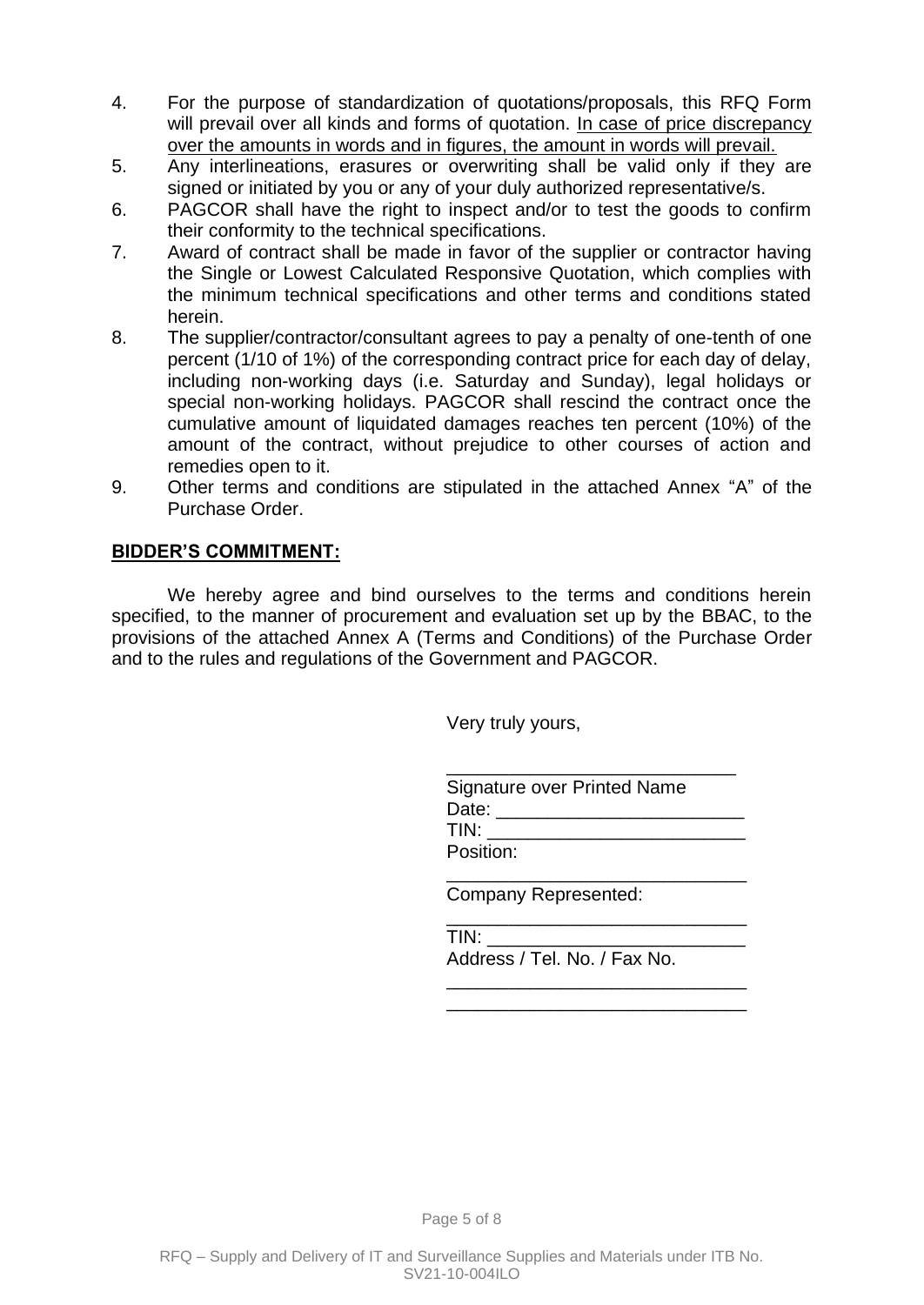### **OMNIBUS SWORN STATEMENT**

REPUBLIC OF THE PHILIPPINES ) CITY/MUNICIPALITY OF \_\_\_\_\_\_ ) S.S.

### **A F F I D A V I T**

I, *[Name of Affiant]*, of legal age, *[Civil Status]*, *[Nationality]*, and residing at *[Address of Affiant]*, after having been duly sworn in accordance with law, do hereby depose and state that:

#### 1. *Select one, delete the other:*

*If a sole proprietorship:* I am the sole proprietor or authorized representative of *[Name of Bidder]* with office address at *[address of Bidder]*;

*If a partnership, corporation, cooperative, or joint venture:* I am the duly authorized and designated representative of *[Name of Bidder]* with office address at *[address of Bidder]*;

#### 2. *Select one, delete the other:*

*If a sole proprietorship:* As the owner and sole proprietor, or authorized representative of *[Name of Bidder]*, I have full power and authority to do, execute and perform any and all acts necessary to participate, submit the bid, and to sign and execute the ensuing contract for *[Name of the Project]* of the *[Name of the Procuring Entity], as shown in the attached duly notarized Special Power of Attorney*;

*If a partnership, corporation, cooperative, or joint venture:* I am granted full power and authority to do, execute and perform any and all acts necessary to participate, submit a quotation/ proposal (for consulting services)/ best offer (in case of Negotiated Procurement – Two Failed Biddings), and to sign and execute the ensuing contract for *[Name of the Project]* of the *[Name of the Procuring Entity],* as shown in the attached *[state title of attached document showing proof of authorization (e.g., duly notarized Secretary's Certificate, Board/Partnership Resolution, or Special Power of Attorney, whichever is applicable;)]*;

- 3. *[Name of Bidder]* is not "blacklisted" or barred from procurement by the Government of the Philippines or any of its agencies, offices, corporations, or Local Government Units, foreign government/foreign or international financing institution whose blacklisting rules have been recognized by the Government Procurement Policy Board;
- 4. Each of the documents submitted in satisfaction of the procurement requirements is an authentic copy of the original, complete, and all statements and information provided therein are true and correct;

Page 6 of 8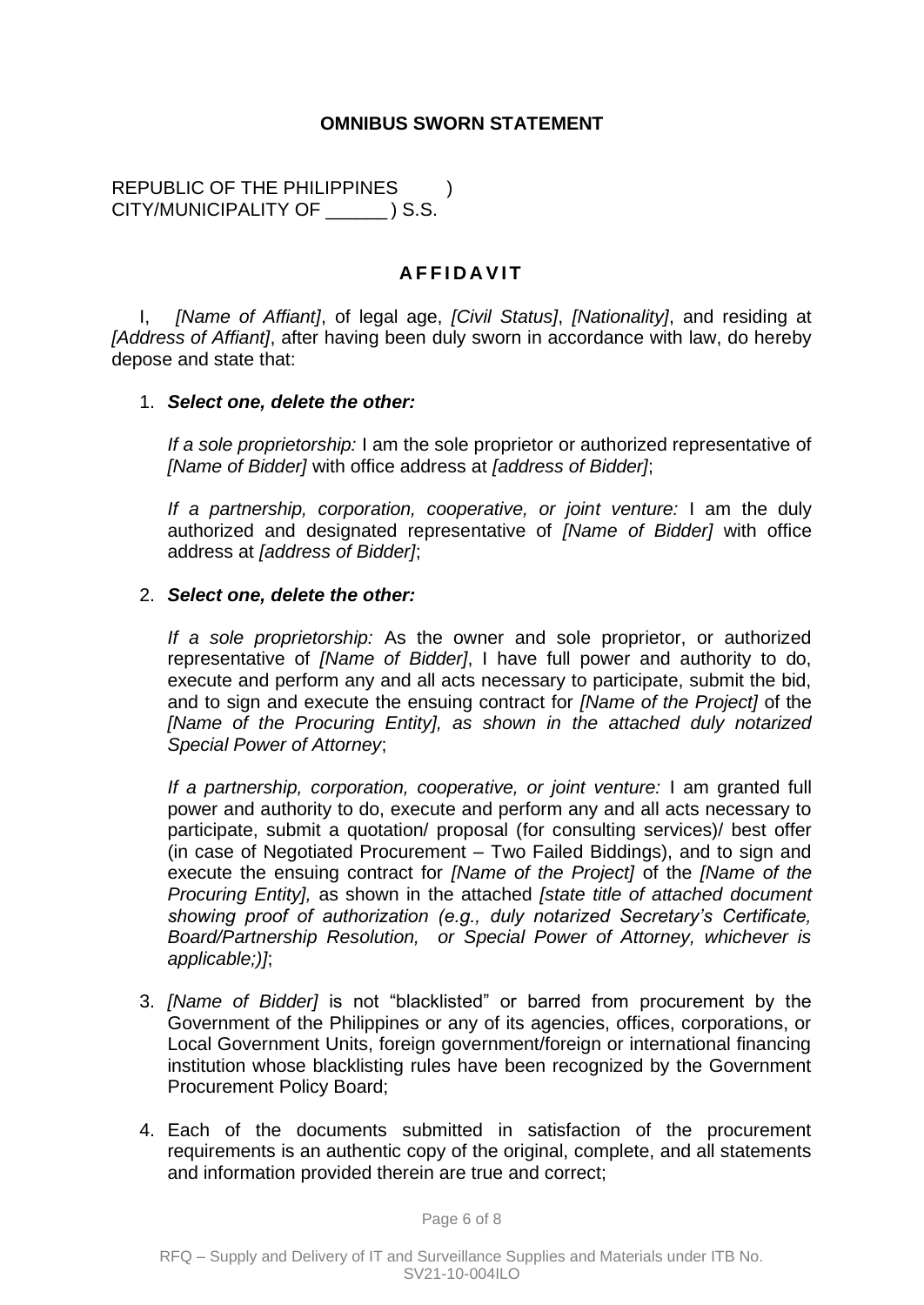5. *[Name of Bidder]* is authorizing the Head of the Procuring Entity or its duly authorized representative(s) to verify all the documents submitted;

### 6. *Select one, delete the rest:*

*If a sole proprietorship:* The owner or sole proprietor is not related to the Head of the Procuring Entity, members of the Bids and Awards Committee (BAC), the Technical Working Group, and the BAC Secretariat, the head of the Project Management Office or the end-user unit, and the project consultants by consanguinity or affinity up to the third civil degree;

*If a partnership or cooperative:* None of the officers and members of *[Name of Bidder]* is related to the Head of the Procuring Entity, members of the Bids and Awards Committee (BAC), the Technical Working Group, and the BAC Secretariat, the head of the Project Management Office or the end-user unit, and the project consultants by consanguinity or affinity up to the third civil degree;

*If a corporation or joint venture:* None of the officers, directors, and controlling stockholders of *[Name of Bidder]* is related to the Head of the Procuring Entity, members of the Bids and Awards Committee (BAC), the Technical Working Group, and the BAC Secretariat, the head of the Project Management Office or the end-user unit, and the project consultants by consanguinity or affinity up to the third civil degree;

- 7. *[Name of Bidder]* complies with existing labor laws and standards; and
- 8. *[Name of Bidder]* is aware of and has undertaken the following responsibilities as a Bidder:
	- a) Carefully examine all of the Request for Quotation/Request for Proposal (in case of consulting services);
	- b) Acknowledge all conditions, local or otherwise, affecting the implementation of the Contract;
	- c) Made an estimate of the facilities available and needed for the contract, if any; and
	- d) Inquire or secure Supplemental/Bid Bulletin(s) issued for the \_\_\_\_\_\_\_\_\_\_\_\_\_\_\_\_\_\_\_\_\_\_\_ *under ITB No. \_\_\_\_\_\_\_\_\_\_\_\_\_\_\_\_*, if any*;*  and
- 9. *[Name of Bidder]* did not give or pay directly or indirectly, any commission, amount, fee, or any form of consideration, pecuniary or otherwise, to any person or official, personnel or representative of the government in relation to any procurement project or activity;

IN WITNESS WHEREOF, I have hereunto set my hand this day of , 20 at extensive property philippines.